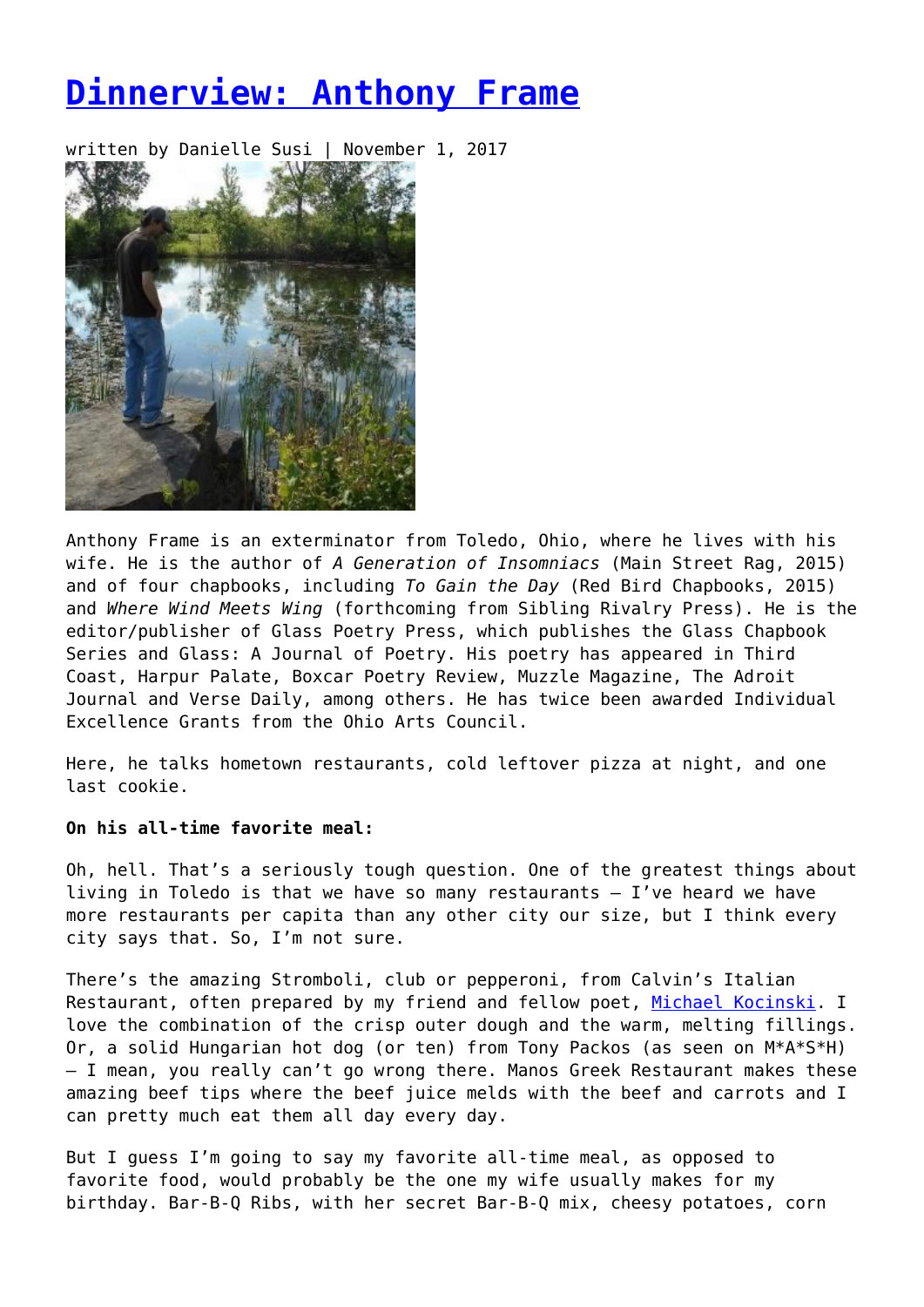bread, and often some fresh green onion and sliced tomato from her garden, depending on how the crop is coming in that year. May's my busiest time of year, where I'm working twelve to fourteen hours a day, seven days a week, so we find a day, usually midway between our two birthdays, and commit to taking enough time to sit down and eat together. She prepares as I'm heading home, we eat, we sit in the yard, she talks about the work she's been doing, I talk about pretty much anything other than work (probably the press), I do the dishes, and before we get back to the bustle of our busy schedules, we get at least a few moments to shut out the world and watch the bees and hummingbirds and spiders and, on good years, the praying mantises doing their things in the garden.

#### **On what the light looks like during his favorite meal of the day:**

Here's the crazy thing: I love breakfast. I mean, LOVE breakfast. I'm a sucker for eggs. Scramble them, fry them, turn them into an omelet, whatever. And hash browns – don't even get me started. And waffles and pancakes and chocolatey cereal and – agh – yeah, breakfast is alright. And I love the light for breakfast. I love the magic hours – the hours shortly after dawn and shortly before dusk when everything you photograph is just perfectly lit.

But – the thing is, I never really get to eat breakfast because of my day job. I'm usually at work by 3:30 or 4:00 am and I'm not a morning person. So I can't get up at 2:30, wake up a bit and make breakfast. I just get up, sleepdress and turn on the autopilot in my brain to get me to the office and out on the road. Sometimes, I can grab a snack or something at a gas station but, even then, my light for breakfast is the headlights of my work truck and the stars.

But I've been doing this thing lately, on one of my monthly routes, where I'm in Hudson, Michigan, and I'm treating this diner before they open. It's like 5 in the morning and there's no one there but the staff and me and I don't really have anything else to do for an hour or so. So I sit down, have a cup of (heavily sugared) coffee and the cook makes me this giant, glorious breakfast. A four-egg omelet with the hash browns and diced ham and green pepper and onions all inside the omelet. And it's quiet and they haven't turned on the news and they're busy prepping for the day so it's just me, my breakfast, and some poems, which are, in their own way, a wonderful light to read by.

#### **On snacking while writing:**

I tend to chain smoke, too. And bite my finger nails. And I'll munch on whatever's around. Chips, Combos, Twizzlers, a scrap of paper I just tore up. You name it, I'll chew on it. I don't actually like it – I really like taste and when I'm writing-munching, I'm not really even aware that I'm munching so I lose the best part of the munching experience.

#### **On his go-to late-night snack:**

Cold left over pizza. Every time. I'm not convinced anything is better. Add whatever else I can find while rummaging around the kitchen – maybe a brownie